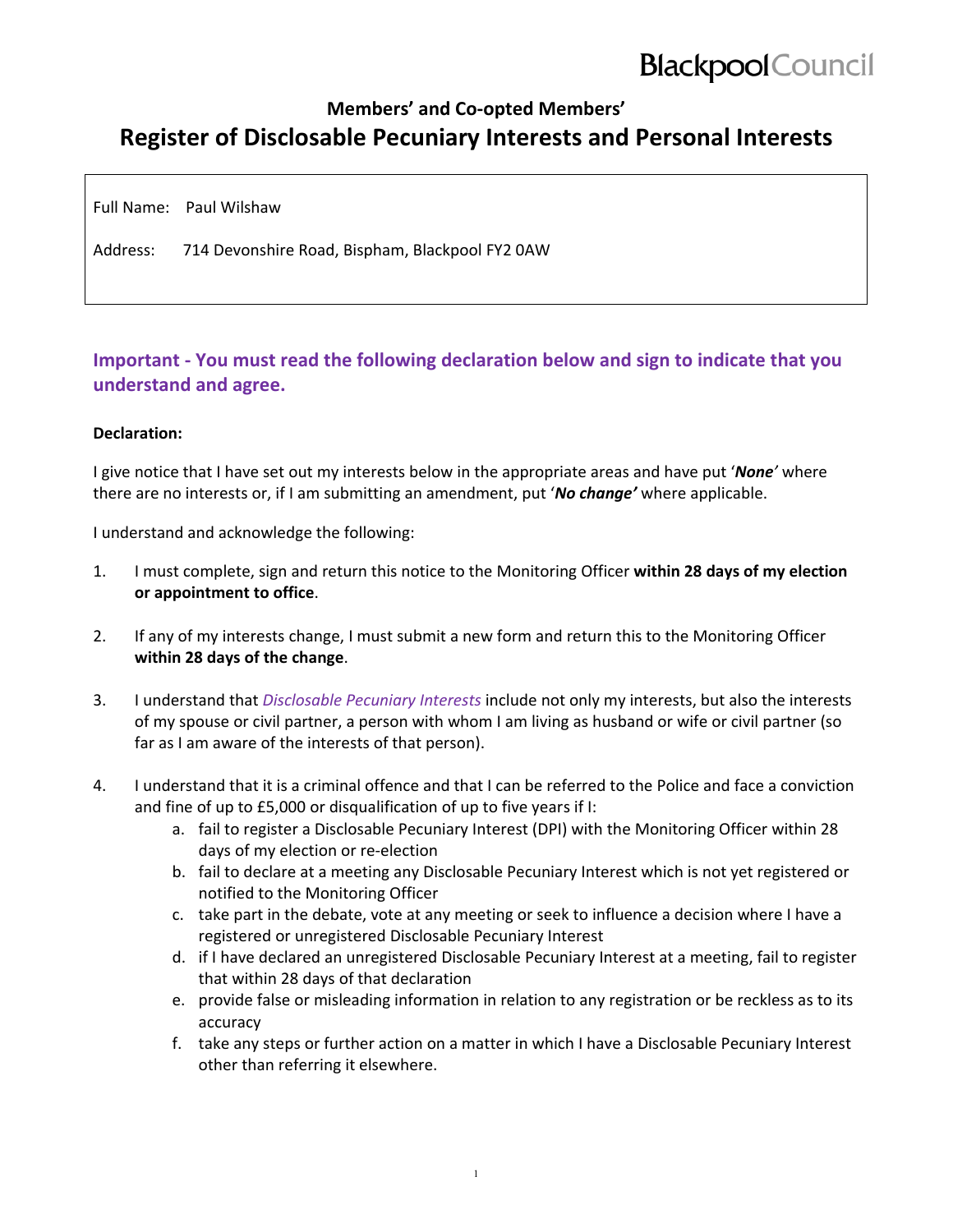- 5. I understand that the *Personal Interests* registered should also be declared at meetings and that these would become *Prejudicial Interests* in certain circumstances and that failure to declare these can result in a referral to the Monitoring Officer as a breach of the Code of Conduct.
- 6. I understand that I must, **within 28 days of receiving any gift or hospitality in my capacity as a Member, with an estimated value £25 or more,** provide written notification by completing the 'Registration of gifts and hospitality' form and returning it to the Monitoring Officer.
- 7. I understand that any findings of non-disclosure within the prescribed time limits will result in a referral to the Monitoring Officer for further action and if it relates to a Disclosable Pecuniary Interest, can result in a referral to the Police.
- 8. If I feel I have an interest which, if disclosed on a public register, could lead to myself or a person connected to me being subject to violence or intimidation, then I must disclose this as a sensitive interest to the Monitoring Officer.
- 9. I recognise that I have a legal duty to complete this form and that I must not:
	- omit any information which ought to be given in this notice
	- provide information that is materially false or misleading
	- fail to update this information as my circumstances change.

| Signature | P Wilshaw |
|-----------|-----------|
| Date      | 13/05/19  |

Please return forms to:

The Monitoring Officer c/o Democratic Governance Blackpool Council PO Box 4 Blackpool FY1 1NA

| Received by:          |          |
|-----------------------|----------|
| Monitoring Officer's  | M Towers |
| signature (or Deputy) |          |
| Date                  | 15/05/19 |
|                       |          |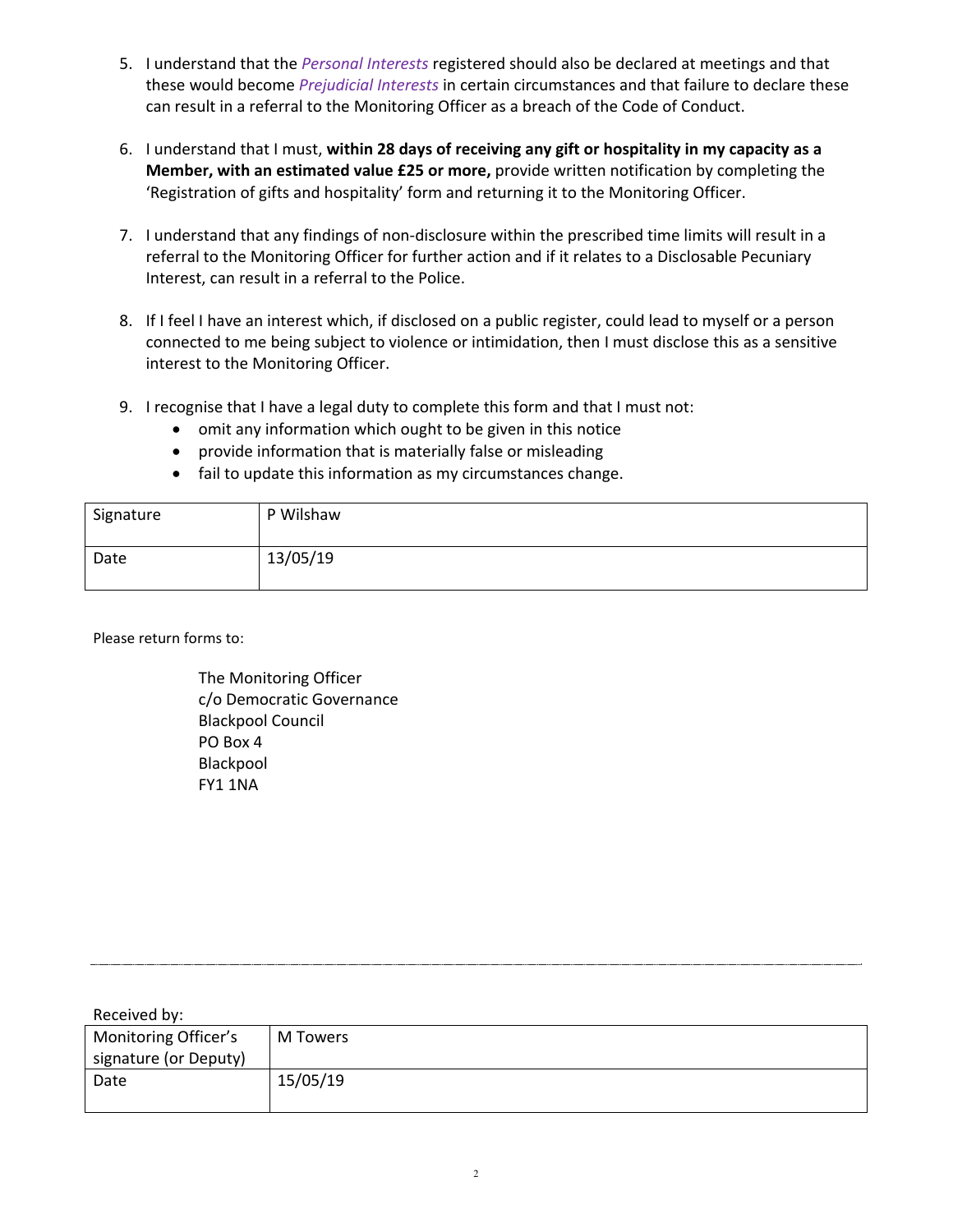## Amendment Record

| Amendment(s)                                  | Marked 1*         | <b>Date</b> |
|-----------------------------------------------|-------------------|-------------|
| Signature                                     | P Wilshaw         | 23/02/2021  |
| Monitoring Officer's<br>Signature (or Deputy) | <b>M A Towers</b> | 26/02/2021  |
| Amendment(s)                                  | Marked 2*         | <b>Date</b> |
| Signature                                     |                   |             |
| Monitoring Officer's                          |                   |             |
| Signature (or Deputy)                         |                   |             |
| Amendment(s)                                  | Marked 3*         | <b>Date</b> |
| Signature                                     |                   |             |
| Monitoring Officer's                          |                   |             |
| Signature (or Deputy)                         |                   |             |
| Amendment(s)                                  | Marked 4*         | <b>Date</b> |
| Signature                                     |                   |             |
| Monitoring Officer's                          |                   |             |
| Signature (or Deputy)                         |                   |             |

Notes:

- Please retain one copy for your own records and send the original to the Monitoring Officer
- Your current register of interests can be viewed in the 'Your Councillors' area on the Council's website at www.blackpool.gov.uk/Your-Council/Your-councillors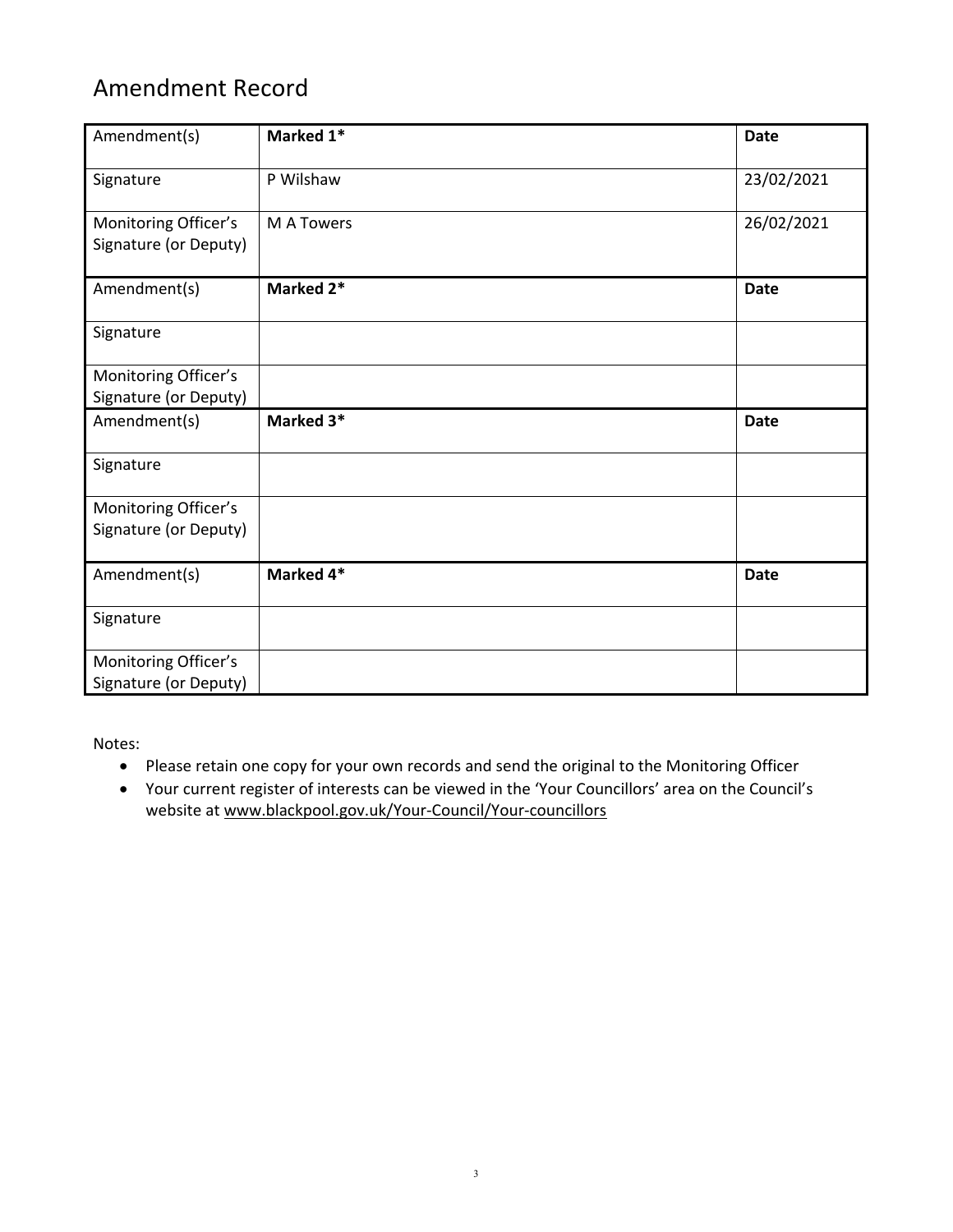### **Part 1: Disclosable Pecuniary Interests**

- Please answer all parts of this form. You must enter information in each area or put 'none' if you do not have an interest or 'no change' as appropriate if you are submitting the form to amend your interests.
- **A separate guidance note is included at the end, which you should read when completing the form.**

| Disclosable pecuniary interest                                                                                                                                                                                                                                                                                                                                                                                                             | You                                                                                                                                                          | Your spouse or civil partner, a person with<br>whom you are living with as husband or<br>wife, or a person with whom you are<br>living as if they were a civil partner |
|--------------------------------------------------------------------------------------------------------------------------------------------------------------------------------------------------------------------------------------------------------------------------------------------------------------------------------------------------------------------------------------------------------------------------------------------|--------------------------------------------------------------------------------------------------------------------------------------------------------------|------------------------------------------------------------------------------------------------------------------------------------------------------------------------|
| a) Employment, office, trade, profession or vocation                                                                                                                                                                                                                                                                                                                                                                                       | Madison's Café Bar - Co owner - Blackpool                                                                                                                    | NHS District Nurse, Blackpool Teaching                                                                                                                                 |
| Any employment, office, trade, profession or vocation<br>carried on for profit or gain.                                                                                                                                                                                                                                                                                                                                                    | Utility Warehouse (Partner) - London<br>Genistar (Business Associate) - London<br>Power Solution (Introducer) - Chester *1<br>IM Academy Business Partner *1 | Hospitals                                                                                                                                                              |
| b) Sponsorship                                                                                                                                                                                                                                                                                                                                                                                                                             | <b>Blackpool and North Cleveleys Conservative</b>                                                                                                            | None                                                                                                                                                                   |
| Any payment or provision of any other financial benefit<br>(other than from the relevant authority) made or provided<br>within the relevant period in respect of any expenses<br>incurred by you in carrying out duties as a member, or<br>towards your election expenses.<br>This includes any payment or financial benefit from a trade<br>union within the meaning of the Trade Union and Labour<br>Relations (Consolidation) Act 1992. | Association (Election Expenses)                                                                                                                              |                                                                                                                                                                        |
| c) Contracts                                                                                                                                                                                                                                                                                                                                                                                                                               | None                                                                                                                                                         | None                                                                                                                                                                   |
| Any contract which is made between the relevant person<br>(or a body in which the relevant person has a beneficial                                                                                                                                                                                                                                                                                                                         |                                                                                                                                                              |                                                                                                                                                                        |
| interest) and the relevant authority                                                                                                                                                                                                                                                                                                                                                                                                       |                                                                                                                                                              |                                                                                                                                                                        |
| under which goods or services are to be provided or<br>Ι.<br>works are to be executed; and<br>which has not been fully discharged.<br>ii.                                                                                                                                                                                                                                                                                                  |                                                                                                                                                              |                                                                                                                                                                        |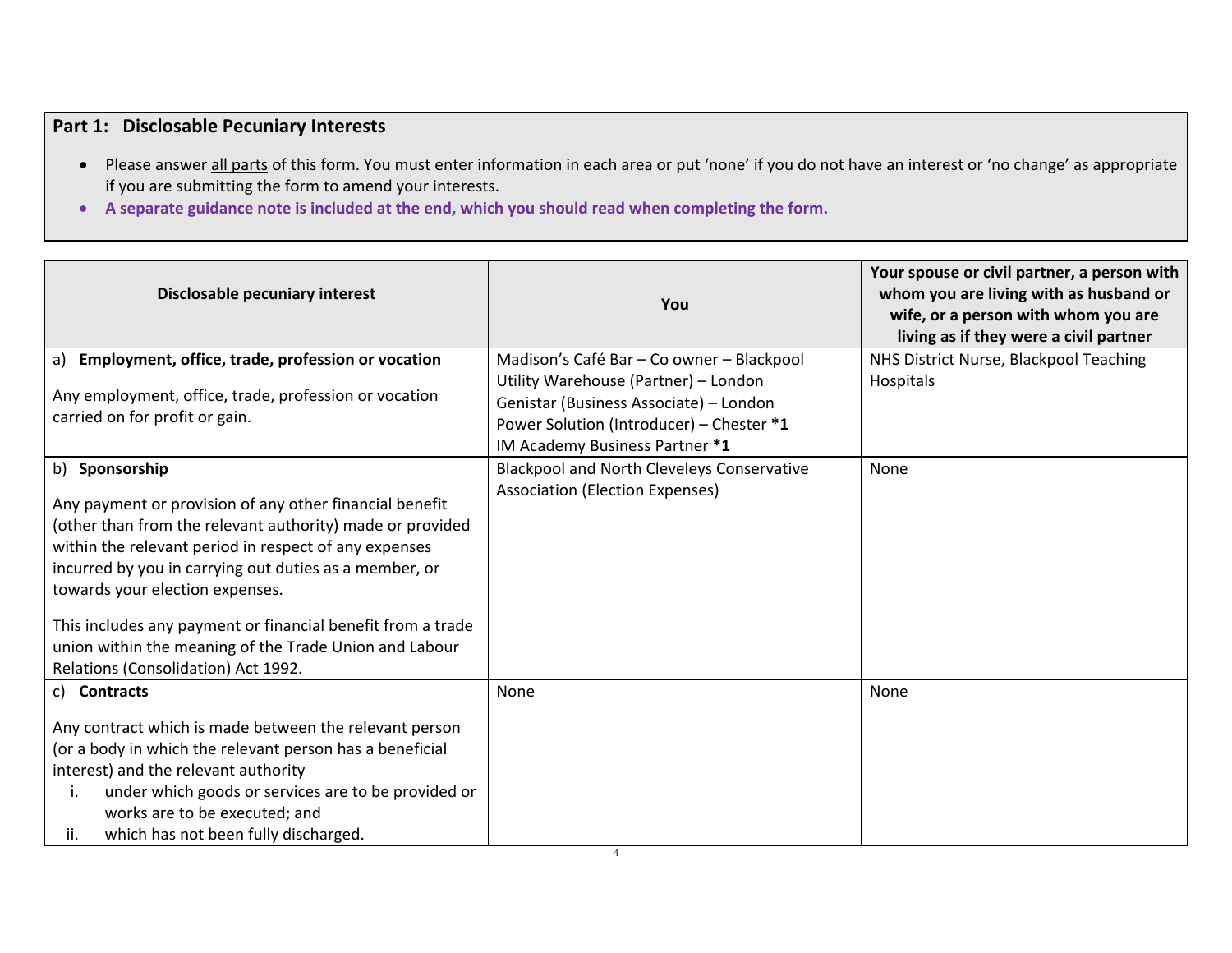| Disclosable pecuniary interest                                                                                                                                                                                                                                                                                                                                                                                                                                                                                                                                                          | You                                                                                                                                                      | Your spouse or civil partner, a person with<br>whom you are living with as husband or<br>wife, or a person with whom you are<br>living as if they were a civil partner |
|-----------------------------------------------------------------------------------------------------------------------------------------------------------------------------------------------------------------------------------------------------------------------------------------------------------------------------------------------------------------------------------------------------------------------------------------------------------------------------------------------------------------------------------------------------------------------------------------|----------------------------------------------------------------------------------------------------------------------------------------------------------|------------------------------------------------------------------------------------------------------------------------------------------------------------------------|
| d) Land<br>Any beneficial interest in land which is within the area of<br>the relevant authority.                                                                                                                                                                                                                                                                                                                                                                                                                                                                                       | 696 Devonshire Road, Blackpool *1<br>714 Devonshire Road, Blackpool *1<br>88 Highcroft Avenue, Blackpool<br>52 - 54 Red Bank Road, Blackpool (Leasehold) | 696 Devonshire Road, Blackpool *1<br>714 Devonshire Road, Blackpool *1<br>88 Highcroft Avenue, Blackpool                                                               |
| e) Licences<br>Any licence (alone or jointly with others) to occupy land in<br>the area of the relevant authority for a month or longer.                                                                                                                                                                                                                                                                                                                                                                                                                                                | None                                                                                                                                                     | None                                                                                                                                                                   |
| f)<br><b>Corporate tenancies</b><br>Any tenancy where (to your knowledge)<br>the landlord is the relevant authority; and<br>i.<br>the tenant is a body in which the relevant person<br>ii.<br>has a beneficial interest.                                                                                                                                                                                                                                                                                                                                                                | None                                                                                                                                                     | None                                                                                                                                                                   |
| <b>Securities</b><br>g)<br>Any beneficial interest in securities of a body where<br>that body (to your knowledge) has a place of<br>i.<br>business or land in the area of the relevant<br>authority; and<br>either-<br>ii.<br>a. the total nominal value of the securities exceeds<br>£25,000 or one hundredth of the total issued<br>share capital of that body; or<br>if the share capital of that body is of more than<br>b.<br>one class, the total nominal value of the shares<br>of any one class in which the relevant person<br>has a beneficial interest exceeds one hundredth | None                                                                                                                                                     | None                                                                                                                                                                   |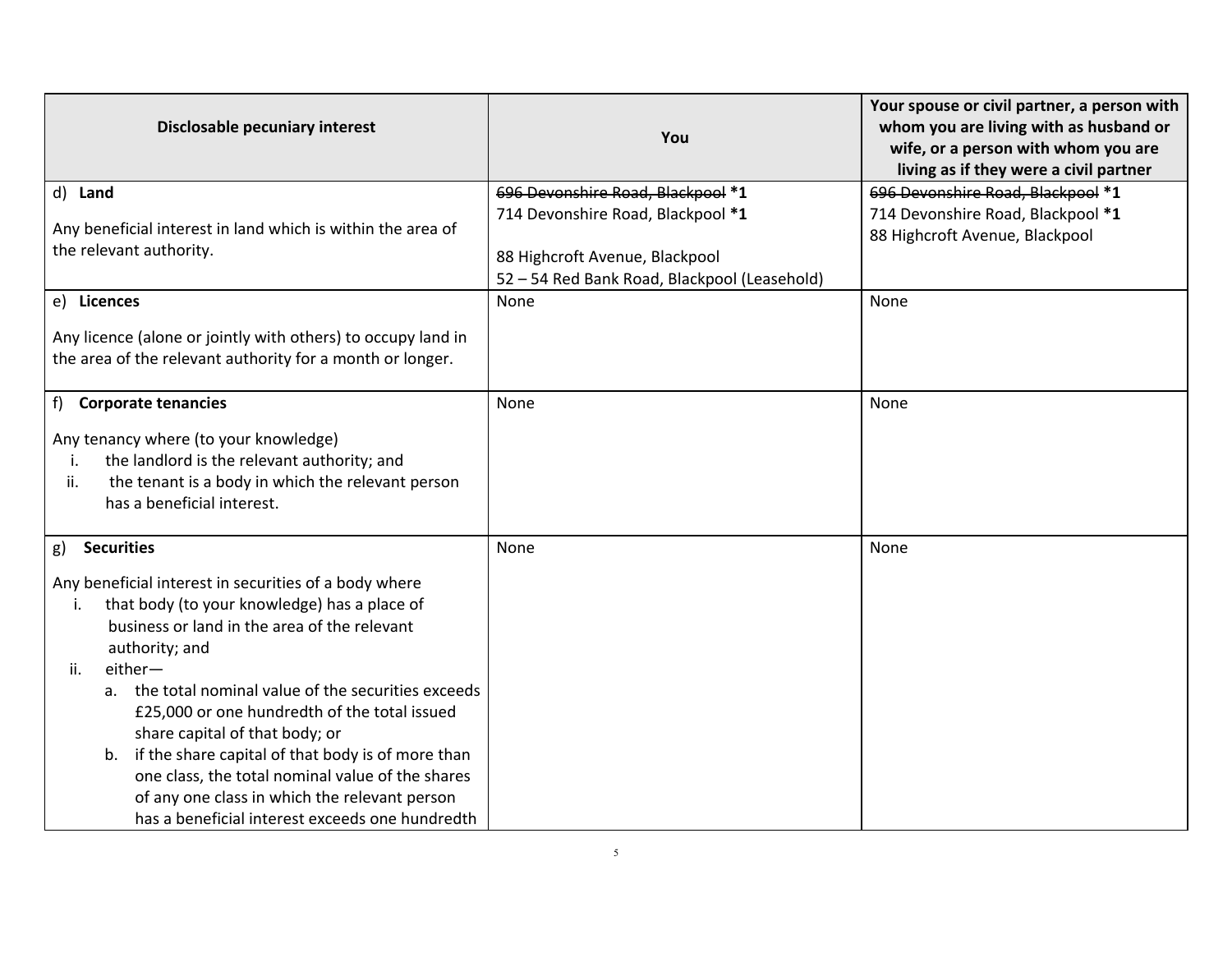| Disclosable pecuniary interest                   | You | Your spouse or civil partner, a person with<br>whom you are living with as husband or<br>wife, or a person with whom you are<br>living as if they were a civil partner |
|--------------------------------------------------|-----|------------------------------------------------------------------------------------------------------------------------------------------------------------------------|
| of the total issued share capital of that class. |     |                                                                                                                                                                        |